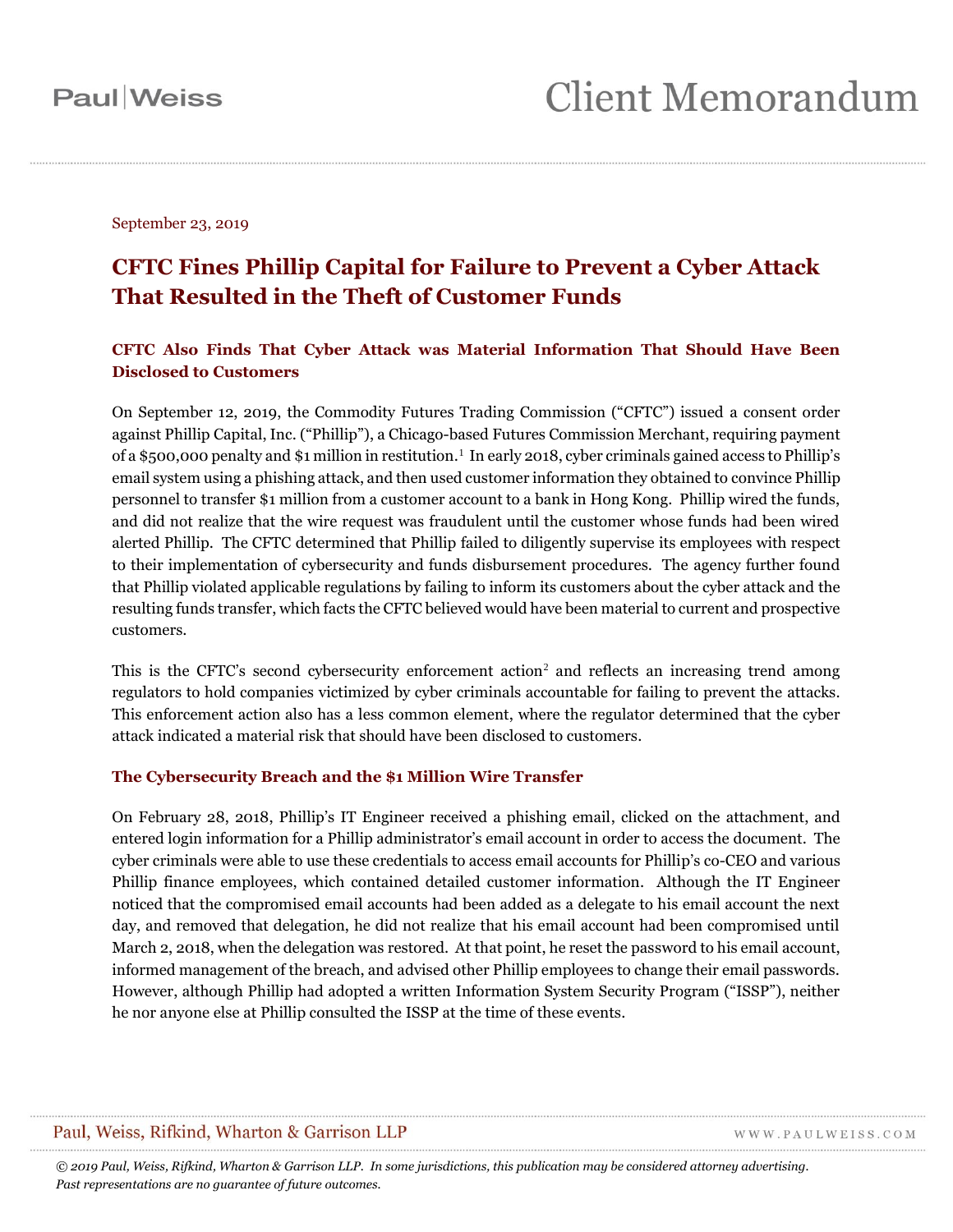## **Paul** Weiss

On March 2, the same day that the IT Engineer realized that his email account had been compromised, the cyber criminals emailed Phillip posing as a Phillip customer and requested that \$1 million be wired from the customer's account to a bank in Hong Kong. According to the CFTC's order, Phillip personnel failed to follow procedures that would have required a phone call to the customer to confirm the transfer. Instead, Phillip personnel asked for confirmation that the recipient of the wire was one of the customer's clients. The criminals so confirmed and Phillip sent the funds.

On March 5, the customer called to ask why \$1 million had been wired from its account, thereby alerting Phillip that the wire request was fraudulent. Phillip then took steps to preclude additional transfers, notified the CFTC, and reimbursed the customer for the \$1 million that had been improperly disbursed.

The CFTC found that Phillip had violated CFTC Regulations 166.3 and 160.30.<sup>3</sup> According to the CFTC, the ISSP adopted by Phillip was not reasonably tailored to its operations, and Phillip's supervisors failed to assign an adequately qualified employee to oversee the ISSP and to oversee the actions of its employees in implementing and following cybersecurity policies. In addition, Phillip did not have compliance personnel who could knowledgeably assess its cybersecurity policies and procedures. These shortcomings were highlighted by Phillip's failure to consult its ISSP following the security breach, and by its failure to grasp the importance of assessing the scope of the breach and its effects on customer data.

#### **The Failure to Notify Customers**

Following the cybersecurity breach and fraudulent transfer, Phillip management considered what, if anything, it should disclose to its customers regarding these events. The company decided not to inform its customers, but instead sent a non-specific warning to its customers about phishing schemes in general. Indeed, the company took efforts to keep the fact of the breach from its customers and the public, with the company's co-CEO noting in a company-wide email that "this is all confidential and no mention should be made outside the company – this is very important and could affect the company."

Following an investigation, Phillip determined that the cyber criminals had obtained the information of a second customer, and Phillip alerted that customer. Phillip could not, however, determine whether the criminals had viewed other customers' information, and it decided not to inform other customers on that basis.

The CFTC found that Phillip's failure to disclose the facts of the breach and the fraudulent wire transfer in a timely manner to all of its customers was a violation of CFTC Regulation 1.55(i).<sup>4</sup> That information, the CFTC reasoned, would have been material to customers' decision-making. As the CFTC explained:

 The facts that [Phillip] was subject to a cybersecurity attack that compromised customer information, and then, following that attack, honored a fraudulent request to wire \$1 million in customer funds, and could not determine the scope of compromised customer information, is information that would be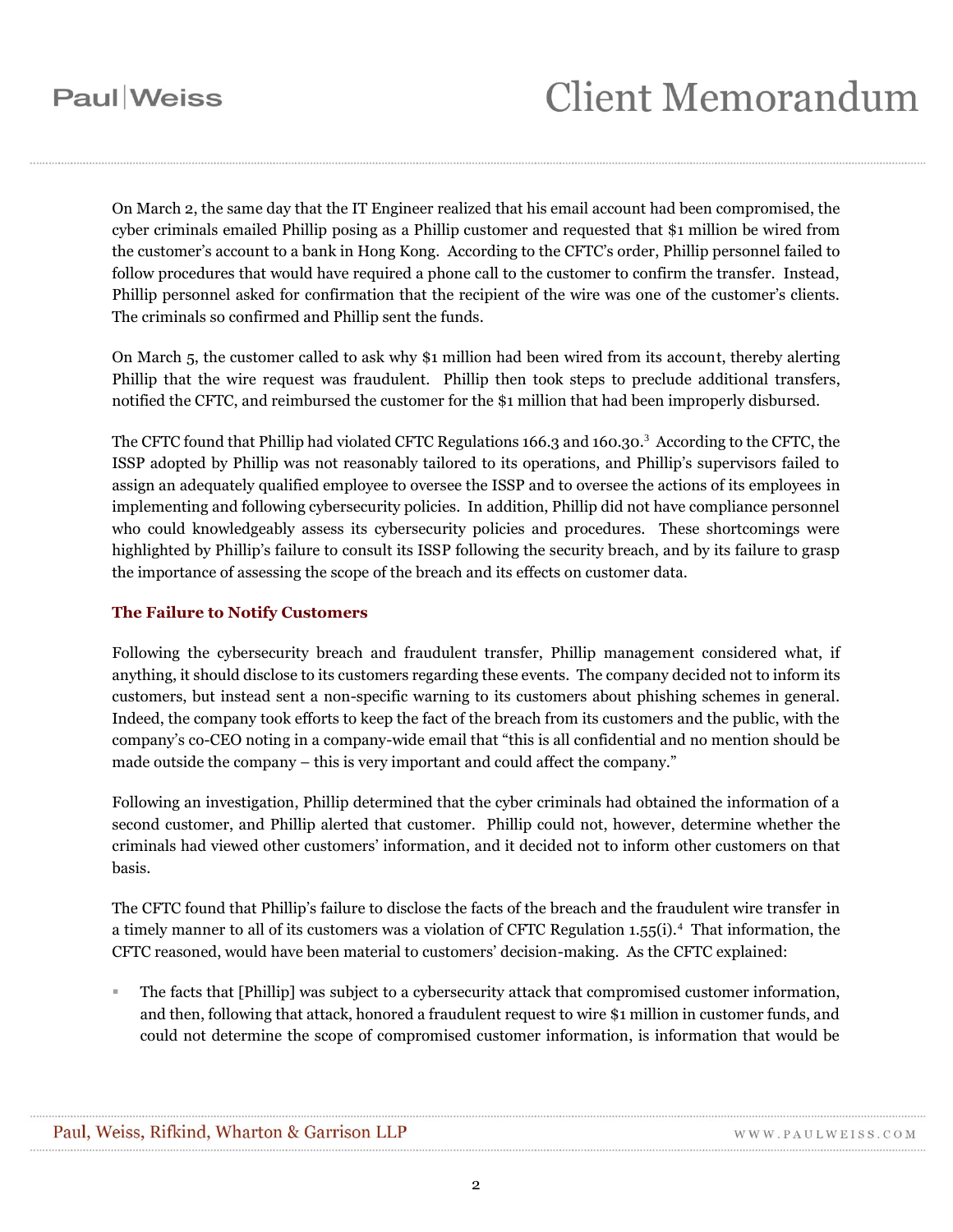## **Paul** Weiss

material to a customer's decision to entrust its funds and do business with [Phillip]. Indeed, the fact that [Phillip] took steps to safeguard these facts in order to protect its reputation demonstrates the materiality of this information.

#### **Implications**

This is the second enforcement action in which the CFTC has held a regulated entity accountable for failing to implement or follow appropriate cybersecurity procedures, thereby allowing outsiders to obtain access to client funds or information. The Securities and Exchange Commission has taken several enforcement actions in this vein, which have held broker-dealers or investment advisors liable for failing to interdict external or internal cyber threats.<sup>5</sup> Although we have not yet seen a significant enforcement action by banking regulators to similar effect, financial institutions of all kinds should be increasingly prepared to face enforcement when they are victimized by cyber criminals.

Further, this enforcement action puts FCMs on notice that, depending on the facts and circumstances, a cyber attack may rise to the level of material information that needs to be disclosed to existing and prospective customers. FCMs should consider incorporating this issue in their incident-response procedures.

\* \* \*

This memorandum is not intended to provide legal advice, and no legal or business decision should be based on its content. Questions concerning issues addressed in this memorandum should be directed to: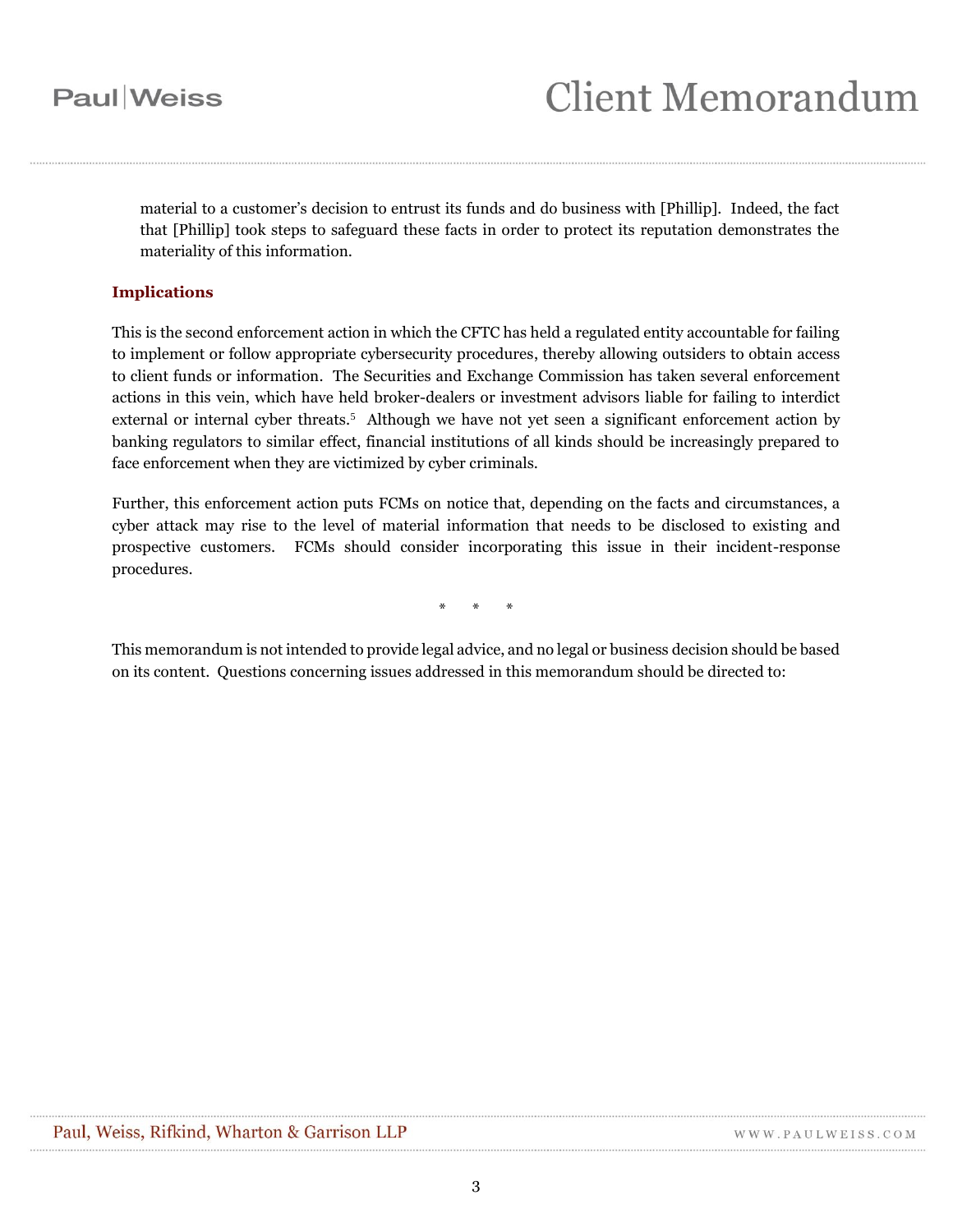### **Paul** Weiss

 $\overline{a}$ 

## **Client Memorandum**

H. Christopher Boehning +1-212-373-3061 [cboehning@paulweiss.com](mailto:cboehning@paulweiss.com)

Jeh Charles Johnson +1-212-373-3093 [jjohnson@paulweiss.com](mailto:jjohnson@paulweiss.com)

Marco V. Masotti +1-212-373-3034 [mmasotti@paulweiss.com](mailto:mmasotti@paulweiss.com)

Lindsey L. Wiersma +1-212-373-3777 [lwiersma@paulweiss.com](mailto:lwiersma@paulweiss.com) Roberto J. Gonzalez +1-202-223-7316 [rgonzalez@paulweiss.com](mailto:rgonzalez@paulweiss.com)

Jonathan S. Kanter +1-202-223-7317 [jkanter@paulweiss.com](mailto:jkanter@paulweiss.com)

Jeannie S. Rhee +1-202-223-7466 [jrhee@paulweiss.com](mailto:jrhee@paulweiss.com)

Steven C. Herzog +1-212-373-3317 [sherzog@paulweiss.com](mailto:sherzog@paulweiss.com) Udi Grofman +1-212-373-3918 [ugrofman@paulweiss.com](mailto:ugrofman@paulweiss.com)

Brad S. Karp +1-212-373-3316 [bkarp@paulweiss.com](mailto:bkarp@paulweiss.com)

Richard C. Tarlowe +1-212-373-3035 [rtarlowe@paulweiss.com](mailto:rtarlowe@paulweiss.com)

- <sup>1</sup> This client alert describes the allegations contained in the order, which Phillip did not admit or deny. *See* Phillip Capital, Inc., CFTC No. 19-22 (Sept. 12, 2019), available a[t https://www.cftc.gov/media/2476/enfphillipcapitalincorder091219/download.](https://www.cftc.gov/media/2476/enfphillipcapitalincorder091219/download)
- 2 *See* AMP Global Clearing LLP, CFTC No. 18-10 (Feb. 12, 2018), available at [https://www.cftc.gov/idc/groups/public/@lrenforcementactions/documents/legalpleading/enfampglobalorder021218.pdf.](https://www.cftc.gov/idc/groups/public/@lrenforcementactions/documents/legalpleading/enfampglobalorder021218.pdf)
- $3$  Regulation 166.3 requires Commission registrants to "diligently supervise the handling . . . of all commodity interest accounts carried, operated, advised or introduced by the registrant . . . relating to its business as a registrant." 17 C.F.R. § 166.3 (2018). Regulation 160.30 requires Futures Commodity Merchants ("FCMs") like Phillip to "adopt policies and procedures that address administrative, technical and physical safeguards for the protection of consumer records and information." 17 C.F.R. § 160.3 (2018); *see also* Commission Staff Advisory No. 14-21, February 26. 2014 (enumerating "best practices" for safeguarding customers' records in according with Regulation 160.30; and National Futures Association Interpretive Notice 9070 (effective March 1, 2016 and updated April 1, 2019) (establishing general requirements relating to registrants' Information System Security Programs). The National Futures Association is the industry-wide self-regulatory organization designated by the CFTC to regulate derivatives markets. *See* [https://www.nfa.futures.org/about/index.html.](https://www.nfa.futures.org/about/index.html)
- <sup>4</sup> CFTC Regulation 1.55(i) requires FCMs to disclose to their customers "all information about the FCM, including its business, operations, risk profile, and affiliates, that would be material to the customer's decision to entrust such funds and otherwise do business with the FCM." 17 C.F.R. § 1.55(i) (2018).
- 5 *See, e.g.*, Voya Financial Advisors, Inc., No. 3-18840 (Sept. 26, 2018), available at [https://www.sec.gov/litigation/admin/2018/34-84288.pdf;](https://www.sec.gov/litigation/admin/2018/34-84288.pdf) Morgan Stanley Smith Barney LLC, No. 3-17280 (June 8, 2016), available at [https://www.sec.gov/litigation/admin/2016/34-78021.pdf;](https://www.sec.gov/litigation/admin/2016/34-78021.pdf) U.S. Sec. & Exch. Comm'n, Press Release, SEC Charges